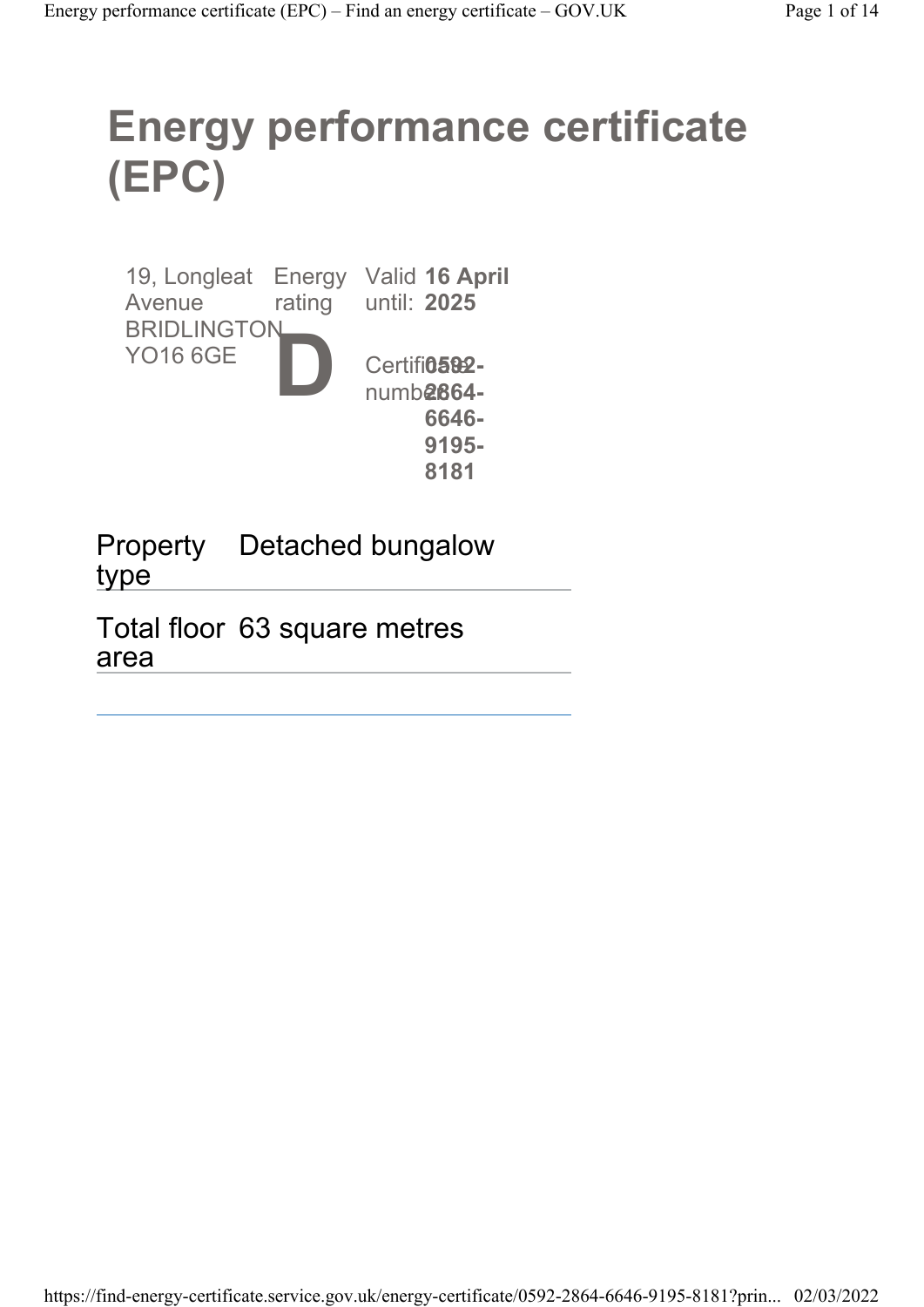## Rules on letting this property

Properties can be rented if they have an energy rating from A to E.

If the property is rated F or G, it cannot be let, unless an exemption has been registered. You can read guidance for landlords on the regulations and exemptions (https://www.gov.uk/guidance/domesticprivate-rented-property-minimum-energyefficiency-standard-landlord-guidance).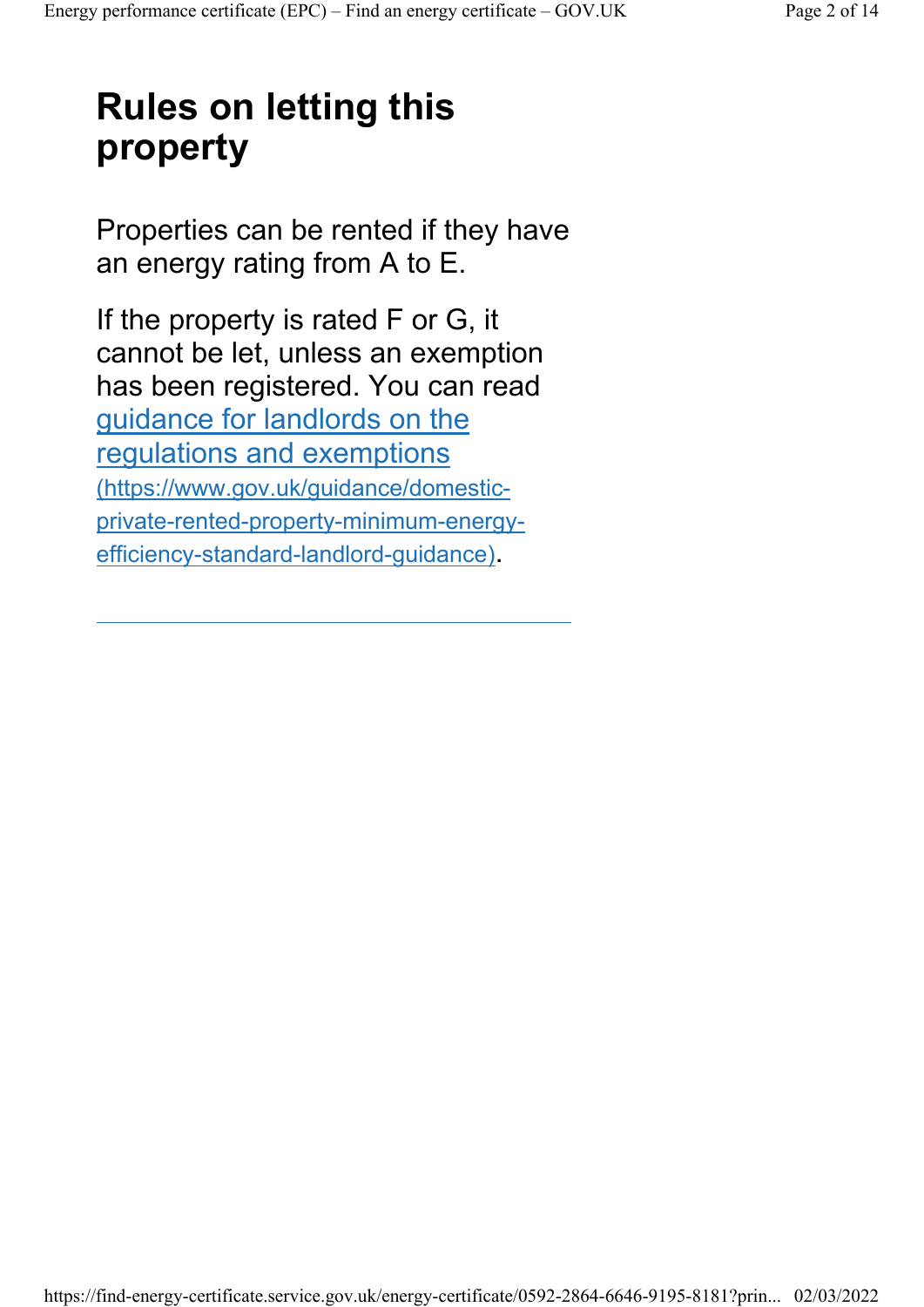### Energy efficiency rating for this property

This property's current energy rating is D. It has the potential to be B.

See how to improve this property's energy performance.



The graph shows this property's current and

potential energy efficiency.

**Properties** are given a rating from A (most efficient) to G (least efficient).

**Properties** are also given a score. The higher the number the lower your fuel bills are likely to be.

For properties in England and Wales:

the average energy rating is D the average energy score is 60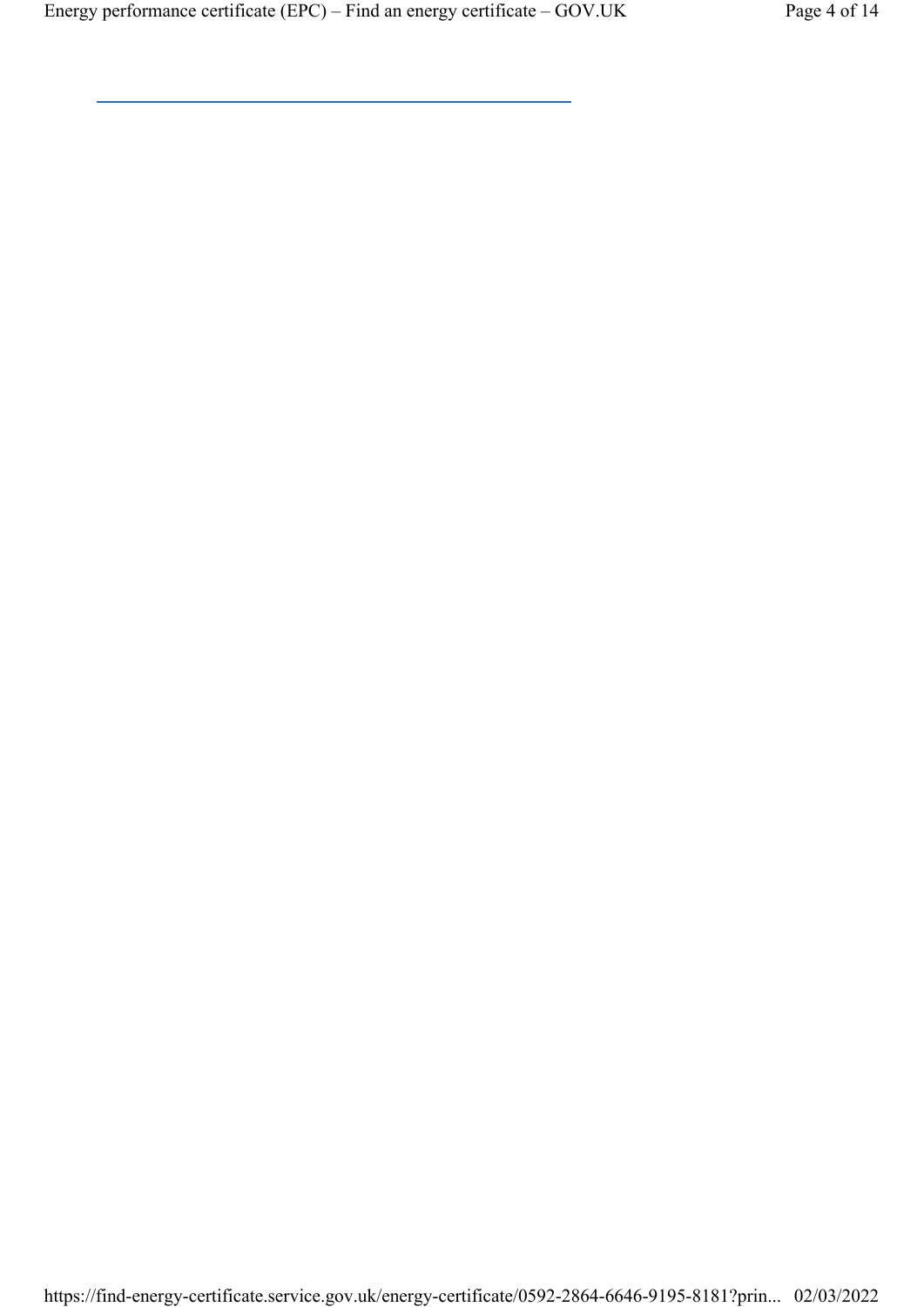### Breakdown of property's energy performance

This section shows the energy performance for features of this property. The assessment does not consider the condition of a feature and how well it is working.

Each feature is assessed as one of the following:

- very good (most efficient)
- good
- average
- poor
- very poor (least efficient)

When the description says "assumed", it means that the feature could not be inspected and an assumption has been made based on the property's age and type.

| Feature                 | <b>Description</b>                                | Rating       |
|-------------------------|---------------------------------------------------|--------------|
| Wall                    | Cavity wall, as built, no insulation<br>(assumed) | Poor         |
| Roof                    | Pitched, 200 mm loft insulation                   | Good         |
| Window                  | Fully double glazed                               | Average      |
| Main heating            | Boiler and radiators, mains gas                   | Good         |
| Main heating<br>control | Programmer and room thermostat                    | Average      |
| Hot water               | From main system                                  | Good         |
| Lighting                | Low energy lighting in 88% of fixed<br>outlets    | Very<br>good |
| Floor                   | Solid, limited insulation (assumed)               | N/A          |
| Secondary<br>heating    | Room heaters, electric                            | N/A          |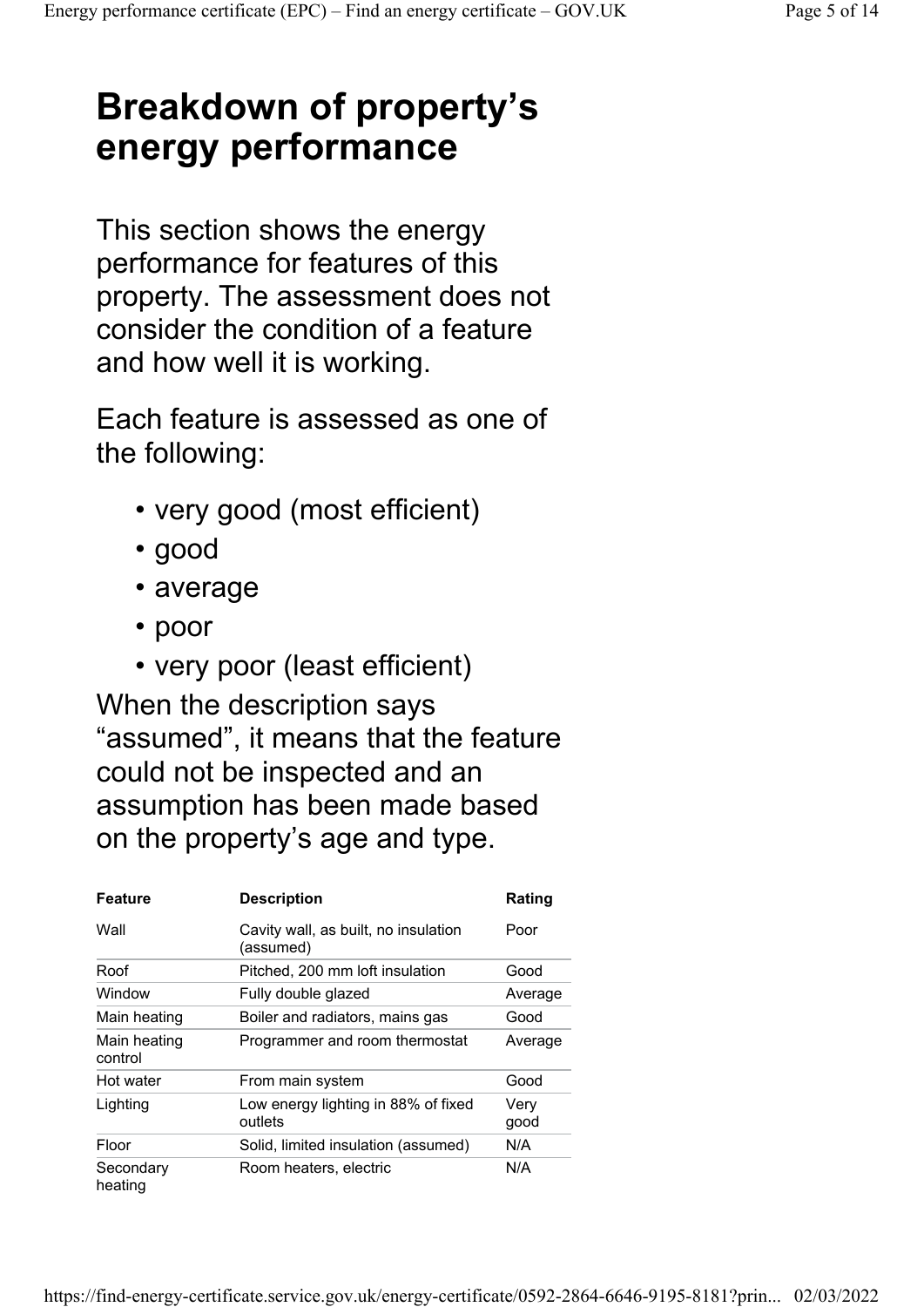#### Primary energy use

The primary energy use for this property per year is 325 kilowatt hours per square metre (kWh/m2).

#### Additional information

Additional information about this property:

• Cavity fill is recommended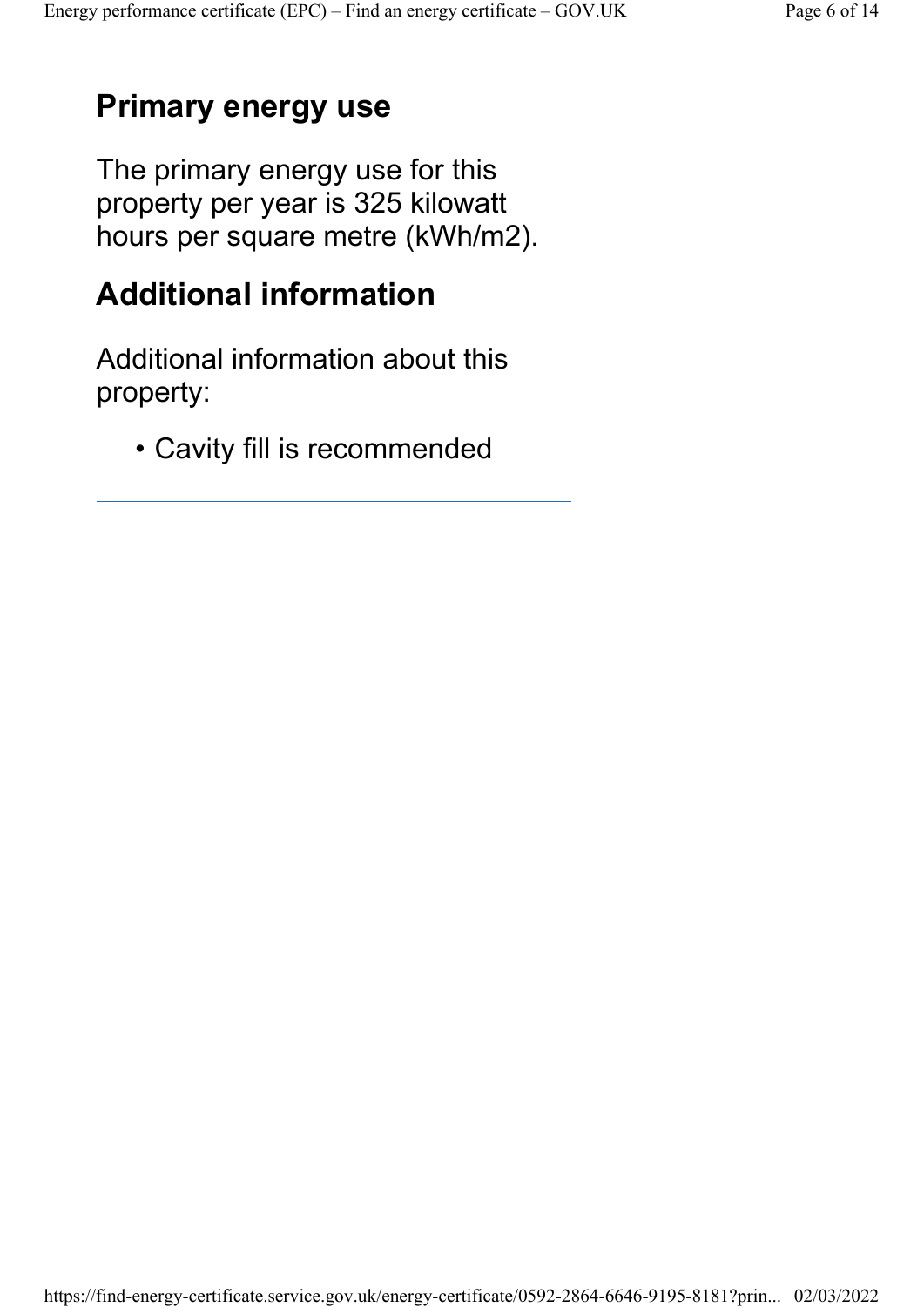| <b>Environmenta</b><br>impact of<br>this<br>property                                                                         | household<br>produces<br>С<br>3<br>This<br>property tonne<br>produces<br>CC                                                                        |  |  |
|------------------------------------------------------------------------------------------------------------------------------|----------------------------------------------------------------------------------------------------------------------------------------------------|--|--|
| This<br>property's<br>current<br>environmental<br>impact rating<br>is D. It has                                              | This<br>property's tonı<br>potential<br>production<br>C                                                                                            |  |  |
| the potential<br>to be B.                                                                                                    | By making<br>the                                                                                                                                   |  |  |
| <b>Properties</b><br>are rated in a<br>scale from A<br>to G based<br>on how much<br>carbon<br>dioxide (CO2)<br>they produce. | <u>recommendec</u><br><u>changes,</u> you<br>could reduce<br>this<br>property's<br>CO <sub>2</sub><br>emissions by<br>2.3 tonnes<br>per year. This |  |  |
| Properties<br>with an A<br>rating                                                                                            | will help to<br>protect the<br>environment.                                                                                                        |  |  |
| produce less<br>CO2 than G<br>rated<br>properties.                                                                           | Environmenta<br>impact<br>ratings are<br>based on                                                                                                  |  |  |
| An<br>6<br>tonnes<br>average                                                                                                 | assumptions<br>about                                                                                                                               |  |  |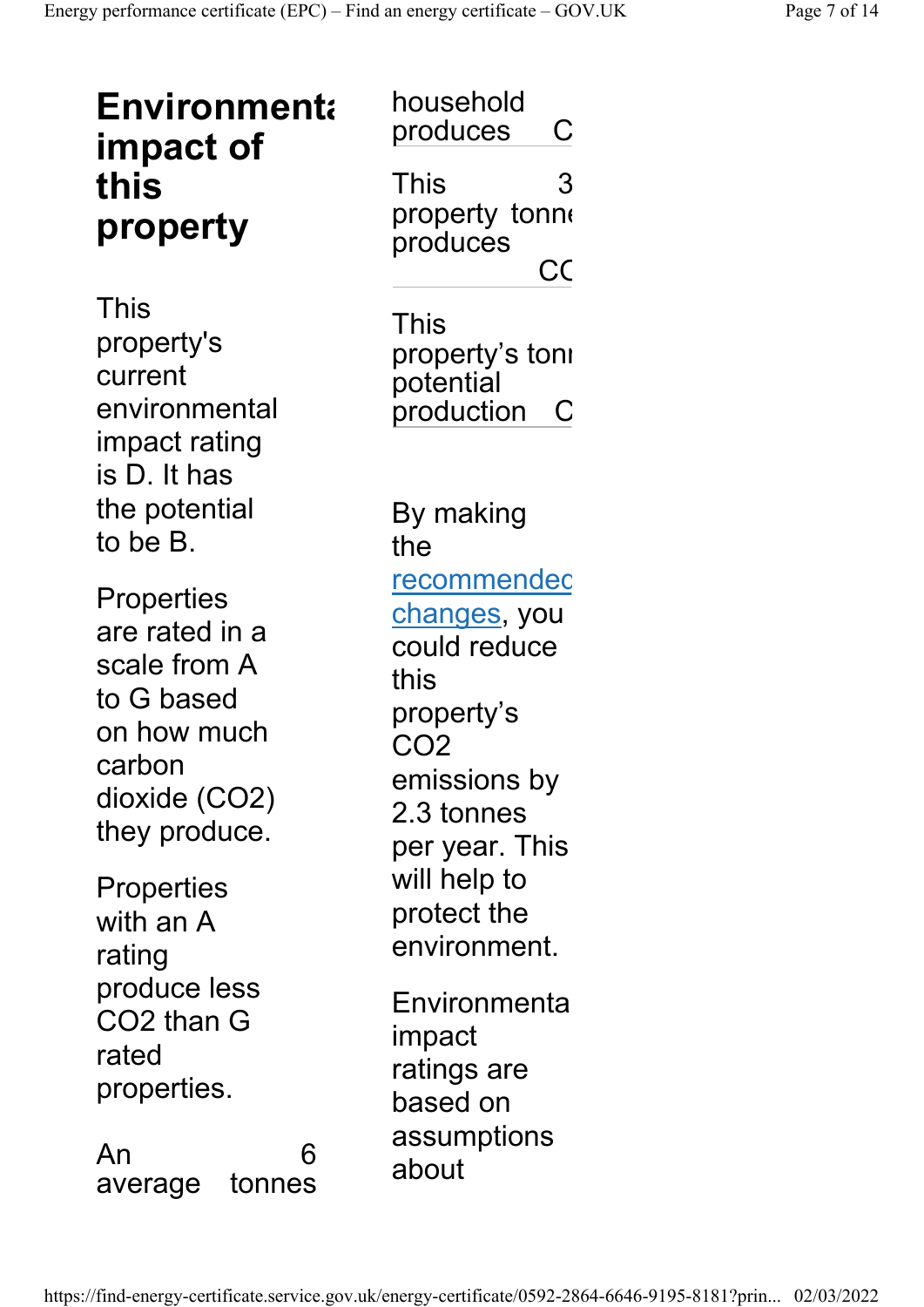average occupancy and energy use. They may not reflect how

energy is consumed by the people living at the property.

#### How to improve this property's energy performance

Making any of the recommended changes will improve this property's energy efficiency.

If you make all of the recommended changes, this will improve the property's energy rating and score from D (59) to B (84).

| <b>Recommendation</b>                | <b>Typical</b><br>installation cost | <b>Typical yearly</b><br>saving |
|--------------------------------------|-------------------------------------|---------------------------------|
| 1. Cavity wall insulation            | £500 - £1.500                       | £111                            |
| 2. Floor insulation (solid<br>floor) | £4,000 - £6,000                     | £38                             |
| 3. Heating controls<br>(TRVs)        | £350 - £450                         | £24                             |
| 4. Condensing boiler                 | £2.200 - £3.000                     | £57                             |
| 5. Solar water heating               | £4.000 - £6.000                     | £41                             |
| 6. Solar photovoltaic<br>panels      | £5,000 - £8,000                     | £281                            |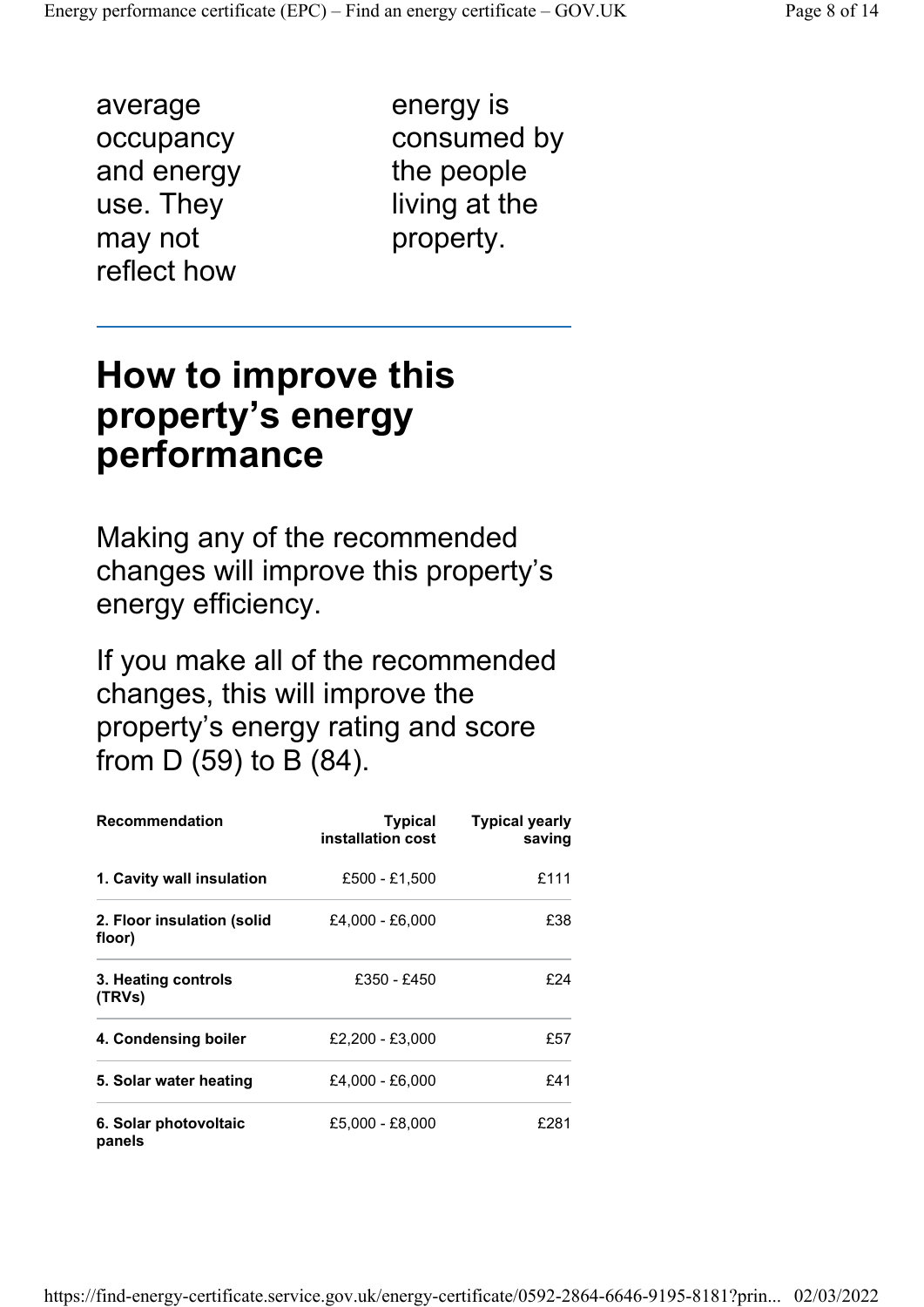#### Paying for energy improvements

Find energy grants and ways to save energy in your home. (https://www.gov.uk/improve-energyefficiency)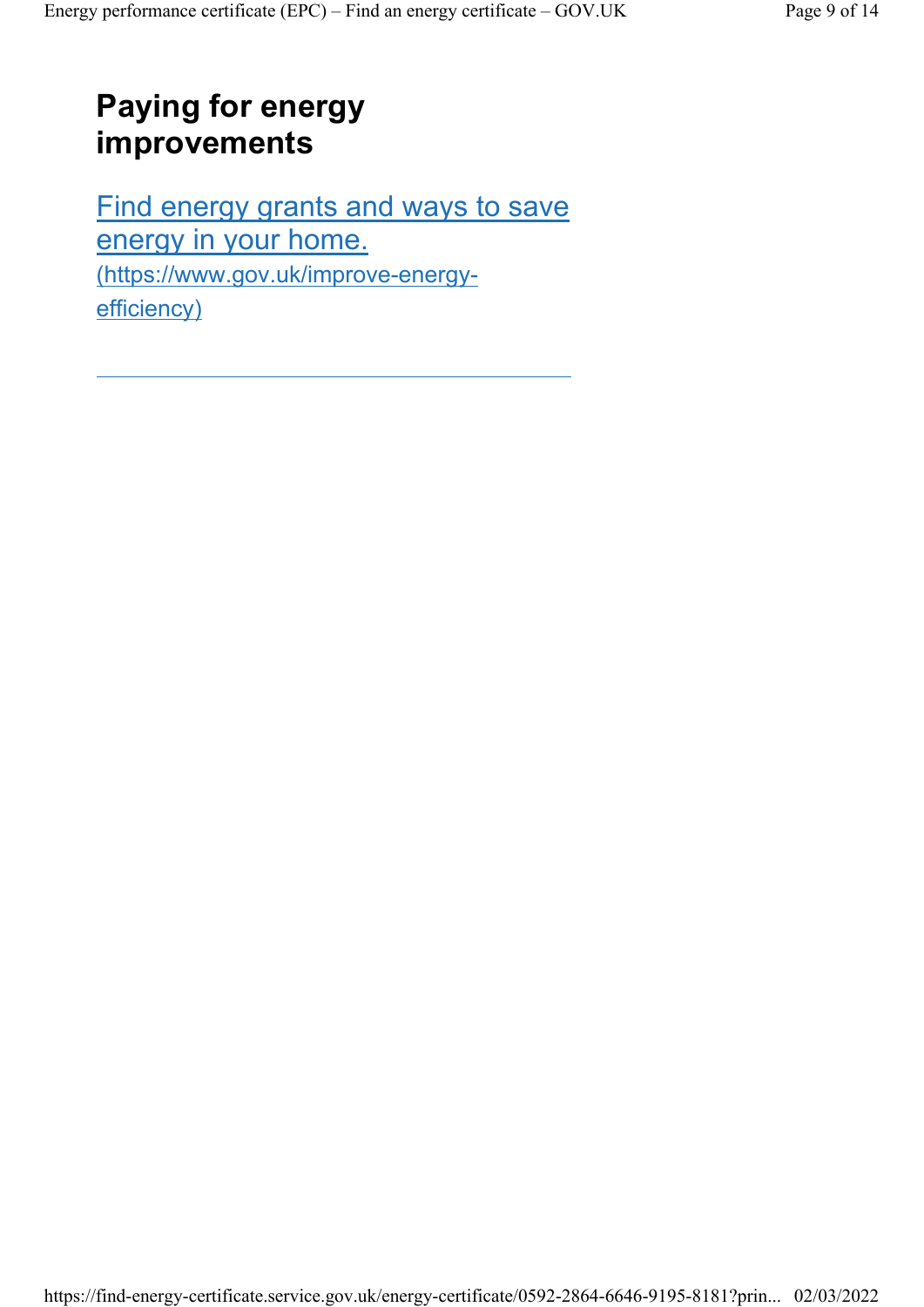Estimated energy use and potential savings

Estimated£875 yearly energy cost for this property

Potential£273 saving

The estimated cost shows how much the average household would spend in this property for heating, lighting and hot water. It is not based on how energy is used by the

people living at the property.

The estimated saving is based on making all of the recommendati in how to improve this property's energy performance.

For advice on how to reduce your energy bills visit Simple **Energy** Advice (https://www.simp

#### **Heating** use in this property

Heating a property usually makes up the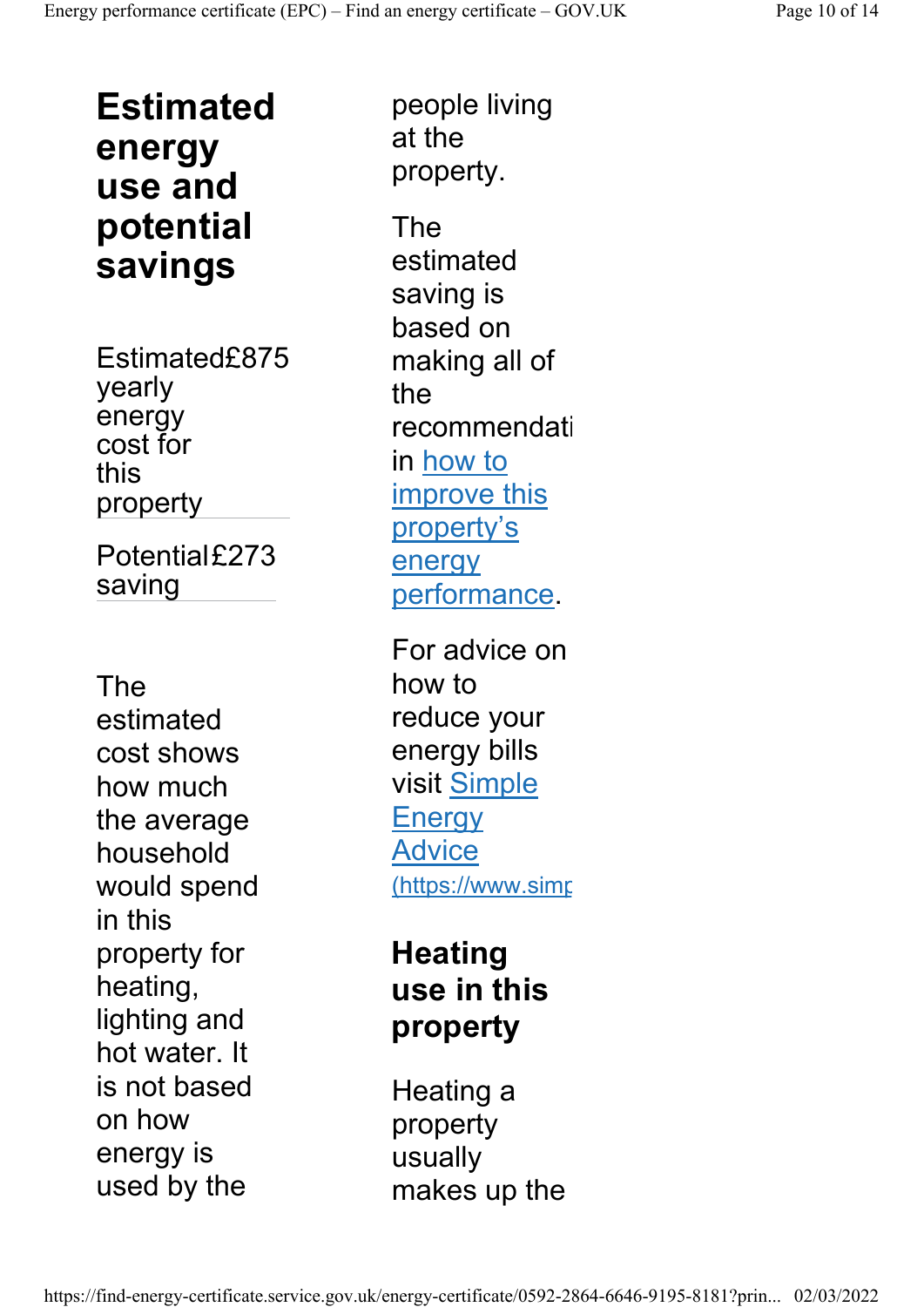majority of energy costs.

#### Estimated energy used to heat this property

| Space<br>heating | 8809<br>kWh |
|------------------|-------------|
|                  | per         |
|                  | year        |
| Water            | 2654        |
| heating          | kWh         |
|                  | per         |
|                  | year        |

Potential energy savings by installing insulation

Type of insulation Amount of energy saved Cavity wall insulation 1816 kWh per year

You might be able to receive

**Renewable Heat Incentive** payments (https://www.gov. renewable-heatincentive). This will help to reduce carbon emissions by replacing your existing heating system with one that generates renewable heat. The estimated energy required for space and water heating will form the basis of the payments.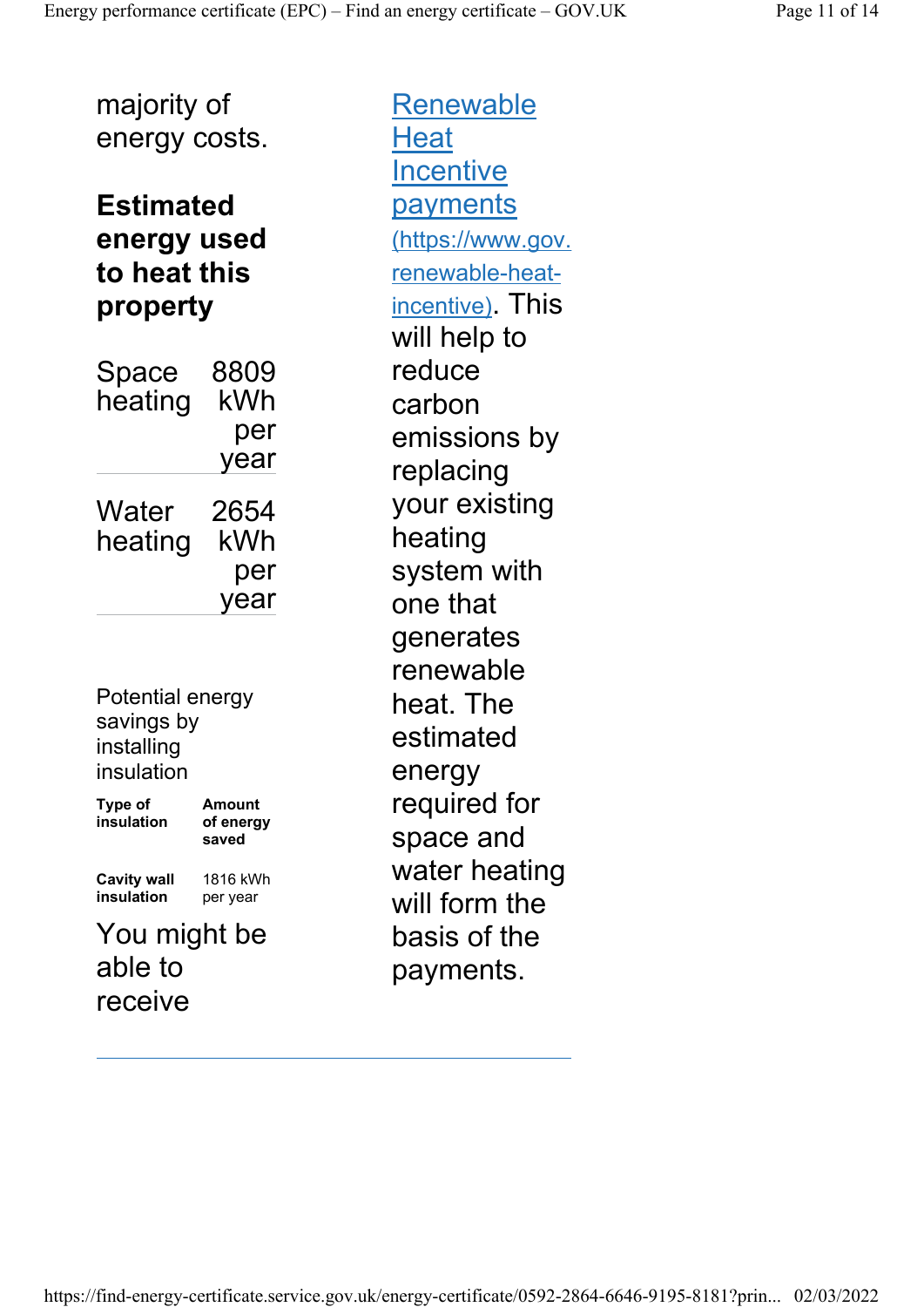### Contacting the assessor and accreditation scheme

This EPC was created by a qualified energy assessor.

If you are unhappy about your property's energy assessment or certificate, you can complain to the assessor directly.

If you are still unhappy after contacting the assessor, you should contact the assessor's accreditation scheme.

Accreditation schemes are appointed by the government to ensure that assessors are qualified to carry out EPC assessments.

#### Assessor contact details

| Assessor's name Bradley Mather |                  |  |
|--------------------------------|------------------|--|
| Telephone                      | 07903006452      |  |
| Email                          | bradmather.dea@l |  |

#### Accreditation scheme contact details

| Accreditation | <b>Elmhurst Energy</b> |
|---------------|------------------------|
| scheme        | <b>Systems Ltd</b>     |
| Assessor ID   | EES/012441             |